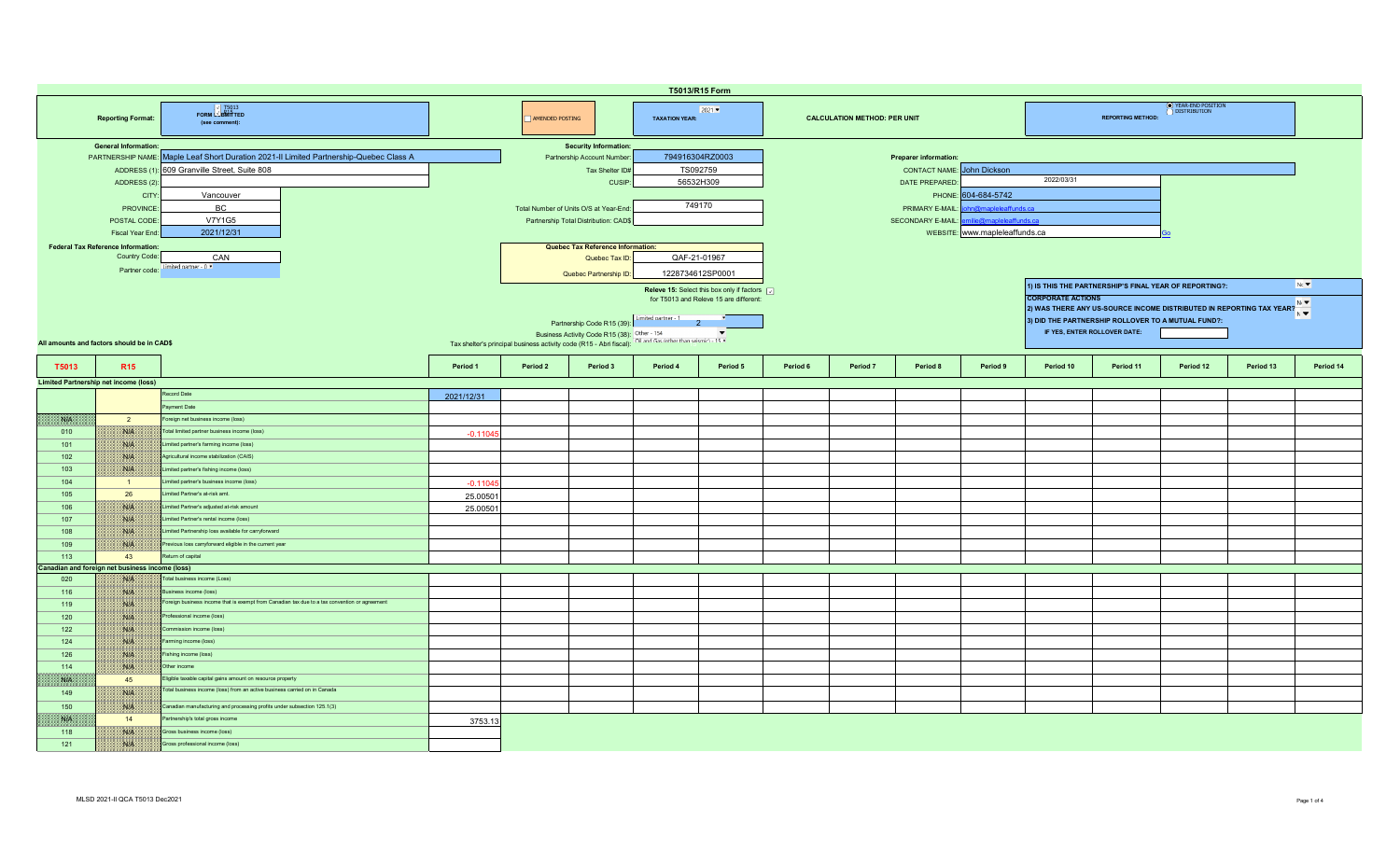| T5013                        | <b>R15</b>                                                                    |                                                                                                 | Period 1 | Period 2 | Period 3 | Period 4 | Period 5 | Period 6 | Period 7 | Period 8 | Period 9 | Period 10 | Period 11 | Period 12 | Period 13 | Period 14 |
|------------------------------|-------------------------------------------------------------------------------|-------------------------------------------------------------------------------------------------|----------|----------|----------|----------|----------|----------|----------|----------|----------|-----------|-----------|-----------|-----------|-----------|
| 123                          | <b>NGEN</b>                                                                   | Gross commission income (loss)                                                                  |          |          |          |          |          |          |          |          |          |           |           |           |           |           |
| 125                          | 1808.                                                                         | Gross farming income (loss)                                                                     |          |          |          |          |          |          |          |          |          |           |           |           |           |           |
| 127                          | NIA                                                                           | Gross fishing income (loss)                                                                     |          |          |          |          |          |          |          |          |          |           |           |           |           |           |
|                              | >>> Canadian and foreign net business income (loss) - Jurisdiction Allocation |                                                                                                 |          |          |          |          |          |          |          |          |          |           |           |           |           |           |
| $\blacktriangledown$         |                                                                               |                                                                                                 |          |          |          |          |          |          |          |          |          |           |           |           |           |           |
| $\blacktriangledown$         |                                                                               |                                                                                                 |          |          |          |          |          |          |          |          |          |           |           |           |           |           |
| $\blacktriangledown$         |                                                                               |                                                                                                 |          |          |          |          |          |          |          |          |          |           |           |           |           |           |
| $\blacktriangledown$         |                                                                               |                                                                                                 |          |          |          |          |          |          |          |          |          |           |           |           |           |           |
| $\blacktriangledown$         |                                                                               |                                                                                                 |          |          |          |          |          |          |          |          |          |           |           |           |           |           |
| $\blacktriangledown$         |                                                                               |                                                                                                 |          |          |          |          |          |          |          |          |          |           |           |           |           |           |
| $\blacktriangledown$         |                                                                               |                                                                                                 |          |          |          |          |          |          |          |          |          |           |           |           |           |           |
|                              | Canadian and foreign investments and carrying charges                         |                                                                                                 |          |          |          |          |          |          |          |          |          |           |           |           |           |           |
| 110                          | 3 <sup>5</sup>                                                                | Canadian and foreign net rental income (loss)                                                   |          |          |          |          |          |          |          |          |          |           |           |           |           |           |
| 111                          | $\overline{4}$                                                                | oreign net rental income (loss)                                                                 |          |          |          |          |          |          |          |          |          |           |           |           |           |           |
| 112                          | NB                                                                            | Foreign net rental income that is exempt from Canadian tax due to a tax convention or agreement |          |          |          |          |          |          |          |          |          |           |           |           |           |           |
| 117                          | ma.                                                                           | Gross Canadian and foreign rental income                                                        |          |          |          |          |          |          |          |          |          |           |           |           |           |           |
|                              |                                                                               |                                                                                                 |          |          |          |          |          |          |          |          |          |           |           |           |           |           |
| 128                          | 7                                                                             | nterest from Canadian sources                                                                   | 0.00501  |          |          |          |          |          |          |          |          |           |           |           |           |           |
| 146                          | $\overline{7}$                                                                | Other investment income                                                                         |          |          |          |          |          |          |          |          |          |           |           |           |           |           |
| $128 + 146$                  | Total of 7                                                                    |                                                                                                 | 0.00501  |          |          |          |          |          |          |          |          |           |           |           |           |           |
| 129                          | 6B                                                                            | Actual amount of dividends (other than eligible dividends)                                      |          |          |          |          |          |          |          |          |          |           |           |           |           |           |
| 132                          | 6A                                                                            | Actual amount of eligible dividends                                                             |          |          |          |          |          |          |          |          |          |           |           |           |           |           |
| 135                          | 8                                                                             | oreign dividend and interest income                                                             |          |          |          |          |          |          |          |          |          |           |           |           |           |           |
| 137                          | 13                                                                            | Business investment loss                                                                        |          |          |          |          |          |          |          |          |          |           |           |           |           |           |
| 145                          | 15B                                                                           | Dividend rental arrangement compensation payments                                               |          |          |          |          |          |          |          |          |          |           |           |           |           |           |
| 210                          | <b>15A</b>                                                                    | Total carrying charges                                                                          |          |          |          |          |          |          |          |          |          |           |           |           |           |           |
|                              |                                                                               | >>> Canadian and foreign investments and carrying charges - Jurisdiction allocation             |          |          |          |          |          |          |          |          |          |           |           |           |           |           |
| $\blacktriangledown$         |                                                                               |                                                                                                 |          |          |          |          |          |          |          |          |          |           |           |           |           |           |
| $\blacktriangledown$         |                                                                               |                                                                                                 |          |          |          |          |          |          |          |          |          |           |           |           |           |           |
| $\blacktriangledown$         |                                                                               |                                                                                                 |          |          |          |          |          |          |          |          |          |           |           |           |           |           |
| $\blacktriangledown$         |                                                                               |                                                                                                 |          |          |          |          |          |          |          |          |          |           |           |           |           |           |
| $\blacktriangledown$         |                                                                               |                                                                                                 |          |          |          |          |          |          |          |          |          |           |           |           |           |           |
| $\blacktriangledown$         |                                                                               |                                                                                                 |          |          |          |          |          |          |          |          |          |           |           |           |           |           |
| ther amounts and information |                                                                               |                                                                                                 |          |          |          |          |          |          |          |          |          |           |           |           |           |           |
| 030                          | XVIX.                                                                         | Total capital gain (loss)                                                                       |          |          |          |          |          |          |          |          |          |           |           |           |           |           |
| 151                          | 10                                                                            | Capital gains (losses) [R15: used to calculate the deduction]                                   |          |          |          |          |          |          |          |          |          |           |           |           |           |           |
| 151                          | 12                                                                            | Capital gains (losses) [R15: not used to calculate the deduction]                               |          |          |          |          |          |          |          |          |          |           |           |           |           |           |
| 159                          | 11                                                                            | Capital gains reserve                                                                           |          |          |          |          |          |          |          |          |          |           |           |           |           |           |
| 040                          | 5 <sub>5</sub>                                                                | Capital cost allowance                                                                          |          |          |          |          |          |          |          |          |          |           |           |           |           |           |
| SVN.                         | 9                                                                             | atronage dividends from a cooperative                                                           |          |          |          |          |          |          |          |          |          |           |           |           |           |           |
| SSB.                         | 16                                                                            | Quebec income tax withheld at source                                                            |          |          |          |          |          |          |          |          |          |           |           |           |           |           |
| ma                           | 34                                                                            | R15: Exploration expenses - Northern Quebec                                                     |          |          |          |          |          |          |          |          |          |           |           |           |           |           |
| 38.14                        | 21B                                                                           | nvestment tax credit (R15 only: Other Property)                                                 |          |          |          |          |          |          |          |          |          |           |           |           |           |           |
| <b>SAFE</b>                  | 24A                                                                           | Member Corp's share of debt                                                                     |          |          |          |          |          |          |          |          |          |           |           |           |           |           |
| S.B                          | 24B                                                                           | Member Corp's share of qualified property                                                       |          |          |          |          |          |          |          |          |          |           |           |           |           |           |
| <b>SALE</b>                  | <b>24C</b>                                                                    | Member Corp's share of total assets                                                             |          |          |          |          |          |          |          |          |          |           |           |           |           |           |
| <b>Site</b>                  | 27                                                                            | imited Partnership Loss                                                                         |          |          |          |          |          |          |          |          |          |           |           |           |           |           |
| SVN.                         | 32                                                                            | Exploration exp. Incurred in Quebec                                                             |          |          |          |          |          |          |          |          |          |           |           |           |           |           |
| NP.                          | 33                                                                            |                                                                                                 |          |          |          |          |          |          |          |          |          |           |           |           |           |           |
|                              |                                                                               | Surface mining/oil&gas exploration exp. in Quebec                                               |          |          |          |          |          |          |          |          |          |           |           |           |           |           |
| NB.                          | $35 - 28$                                                                     | Amt. Of assistance corresponding to exp. Reported in 28 on R15                                  |          |          |          |          |          |          |          |          |          |           |           |           |           |           |
| Nik                          | 35-29                                                                         | Amt. Of assistance corresponding to exp. Reported in 30 on R15                                  |          |          |          |          |          |          |          |          |          |           |           |           |           |           |
| ma                           | 35-30                                                                         | Amt. Of assistance corresponding to exp. Reported in 32 on R15                                  |          |          |          |          |          |          |          |          |          |           |           |           |           |           |
| SS                           | 35-32                                                                         | Amt. Of assistance corresponding to exp. Reported in 33 on R15                                  |          |          |          |          |          |          |          |          |          |           |           |           |           |           |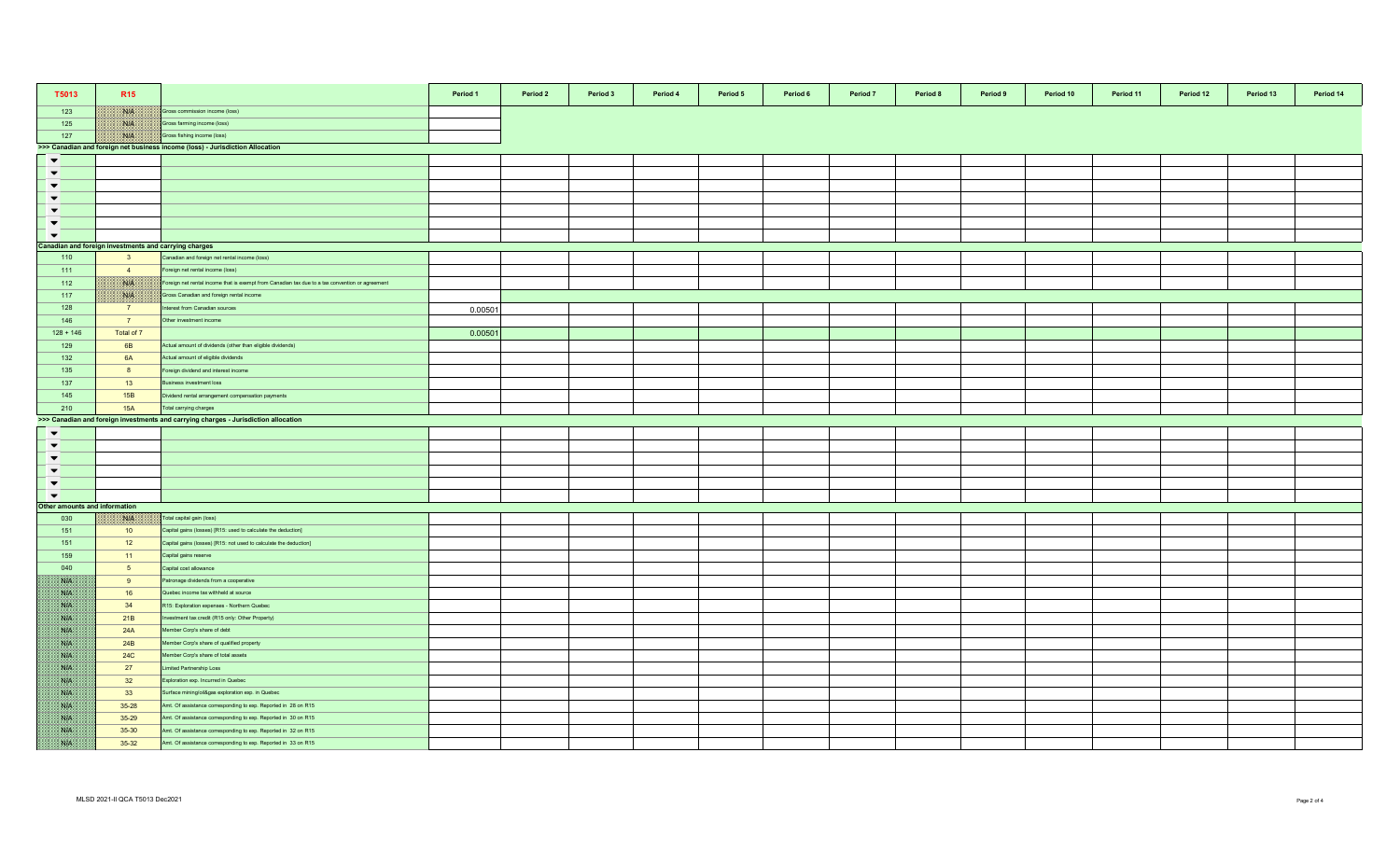| T5013                                | R <sub>15</sub> |                                                                                                     | Period 1 | Period 2 | Period 3 | Period 4 | Period 5 | Period 6 | Period 7 | Period 8 | Period 9 | Period 10 | Period 11 | Period 12 | Period 13 | Period 14 |
|--------------------------------------|-----------------|-----------------------------------------------------------------------------------------------------|----------|----------|----------|----------|----------|----------|----------|----------|----------|-----------|-----------|-----------|-----------|-----------|
| <b>SOF</b>                           | $35-33$         | Amt. Of assistance corresponding to exp. Reported in 33 on R15                                      |          |          |          |          |          |          |          |          |          |           |           |           |           |           |
| W                                    | 35-34           | Research amt. of assistance corresponding to exp. Reported in 34 on R15                             |          |          |          |          |          |          |          |          |          |           |           |           |           |           |
| RN BI                                | 42              | Percentage of business carried on in Quebec by the partnership                                      |          |          |          |          |          |          |          |          |          |           |           |           |           |           |
| 171                                  | 17              | Foreign tax paid on non-business income                                                             |          |          |          |          |          |          |          |          |          |           |           |           |           |           |
| 172                                  | 18              | Foreign tax paid on business income                                                                 |          |          |          |          |          |          |          |          |          |           |           |           |           |           |
| 173                                  | 28              | Cdn Exploration Expenses (CEE)                                                                      |          |          |          |          |          |          |          |          |          |           |           |           |           |           |
| 174                                  | 29              | Cdn Development expenses (CDE)                                                                      |          |          |          |          |          |          |          |          |          |           |           |           |           |           |
| 175                                  | 30 <sup>°</sup> | Cdn Oil and gas property exp (COPGE)                                                                |          |          |          |          |          |          |          |          |          |           |           |           |           |           |
| 176                                  | 31              | Foreign exploration and development expenses (FEDE)                                                 |          |          |          |          |          |          |          |          |          |           |           |           |           |           |
| 182                                  | 19              | Eligible amount of charitable donations                                                             |          |          |          |          |          |          |          |          |          |           |           |           |           |           |
| 183                                  | 20              | Eligible amount of cultural and ecological gifts                                                    |          |          |          |          |          |          |          |          |          |           |           |           |           |           |
|                                      |                 | >>> Other amounts and information - T5013 jurisdiction allocation and R15 complementary information |          |          |          |          |          |          |          |          |          |           |           |           |           |           |
| $\overline{\phantom{a}}$             |                 |                                                                                                     |          |          |          |          |          |          |          |          |          |           |           |           |           |           |
| $\overline{\phantom{a}}$             |                 |                                                                                                     |          |          |          |          |          |          |          |          |          |           |           |           |           |           |
| $\rightarrow$                        |                 |                                                                                                     |          |          |          |          |          |          |          |          |          |           |           |           |           |           |
| <b>TEMP</b>                          |                 |                                                                                                     |          |          |          |          |          |          |          |          |          |           |           |           |           |           |
| $\mathbf{r}$                         |                 |                                                                                                     |          |          |          |          |          |          |          |          |          |           |           |           |           |           |
| <b>P</b>                             |                 |                                                                                                     |          |          |          |          |          |          |          |          |          |           |           |           |           |           |
| - 10                                 |                 |                                                                                                     |          |          |          |          |          |          |          |          |          |           |           |           |           |           |
|                                      |                 |                                                                                                     |          |          |          |          |          |          |          |          |          |           |           |           |           |           |
| $\sim$                               |                 |                                                                                                     |          |          |          |          |          |          |          |          |          |           |           |           |           |           |
| <b>PART</b>                          |                 |                                                                                                     |          |          |          |          |          |          |          |          |          |           |           |           |           |           |
|                                      |                 | <b>Renounced Canadian exploration and development expenses</b>                                      |          |          |          |          |          |          |          |          |          |           |           |           |           |           |
| 190                                  | 60              | Cdn exploration expense - renunciation                                                              | 22.40468 |          |          |          |          |          |          |          |          |           |           |           |           |           |
| 191                                  | 61              | Cdn development expense - renunciation                                                              |          |          |          |          |          |          |          |          |          |           |           |           |           |           |
| 192                                  | <b>BULLE</b>    | Cdn exploration expense - assistance                                                                |          |          |          |          |          |          |          |          |          |           |           |           |           |           |
| 193                                  | NG              | Cdn development expense - assistance                                                                |          |          |          |          |          |          |          |          |          |           |           |           |           |           |
| 196                                  | <b>NIK</b>      | Reduction - Portion subject int. free                                                               |          |          |          |          |          |          |          |          |          |           |           |           |           |           |
| 194                                  | <b>MALES</b>    | Amount - Exp qualifying for ITC                                                                     | 22.08205 |          |          |          |          |          |          |          |          |           |           |           |           |           |
| 195                                  | WIN             | Amount - Portion subject int. free                                                                  |          |          |          |          |          |          |          |          |          |           |           |           |           |           |
| 197                                  | NIA             | BC - Expenses - Tax Credit                                                                          | 0.83390  |          |          |          |          |          |          |          |          |           |           |           |           |           |
| 198                                  | NA              | SK - Expenses - Tax Credit                                                                          |          |          |          |          |          |          |          |          |          |           |           |           |           |           |
| 199                                  | NG PA           | MB - Expenses - Tax Credit                                                                          |          |          |          |          |          |          |          |          |          |           |           |           |           |           |
| 200                                  | 1830er          | ON - Expenses - Tax Credit                                                                          | 0.38669  |          |          |          |          |          |          |          |          |           |           |           |           |           |
| WE                                   | 62              | Quebec Exploration Expense                                                                          | 17.44418 |          |          |          |          |          |          |          |          |           |           |           |           |           |
| <b>SOF</b>                           | 63              | Quebec surface mining exploration or oil and gas exploration expenses                               | 16.44823 |          |          |          |          |          |          |          |          |           |           |           |           |           |
| <b>SATIS</b>                         | 64              | Exploration expenses - Northern Quebec                                                              | 5.04320  |          |          |          |          |          |          |          |          |           |           |           |           |           |
| NB                                   | 65              | Security issues expenses                                                                            | 0.01648  |          |          |          |          |          |          |          |          |           |           |           |           |           |
| NK                                   | 66-60           | Amt. of assistance corresponding to exp. reported in 60                                             |          |          |          |          |          |          |          |          |          |           |           |           |           |           |
| <b>ANTES</b>                         | 66-61           | Amt. of assistance corresponding to exp. reported in 61                                             |          |          |          |          |          |          |          |          |          |           |           |           |           |           |
| NK                                   | 66-62           | Amt. of assistance corresponding to exp. reported in 62                                             |          |          |          |          |          |          |          |          |          |           |           |           |           |           |
| NB                                   | 66-63           | Amt. of assistance corresponding to exp. reported in 63                                             |          |          |          |          |          |          |          |          |          |           |           |           |           |           |
| WE<br><b>Tax Shelter Information</b> | 66-64           | Amt. of assistance corresponding to exp. reported in 64                                             |          |          |          |          |          |          |          |          |          |           |           |           |           |           |
| 201                                  | 50              | Number of units acquired                                                                            | 1.00000  |          |          |          |          |          |          |          |          |           |           |           |           |           |
| 202                                  | 51              | Cost per unit                                                                                       | 25.00000 |          |          |          |          |          |          |          |          |           |           |           |           |           |
|                                      |                 |                                                                                                     |          |          |          |          |          |          |          |          |          |           |           |           |           |           |